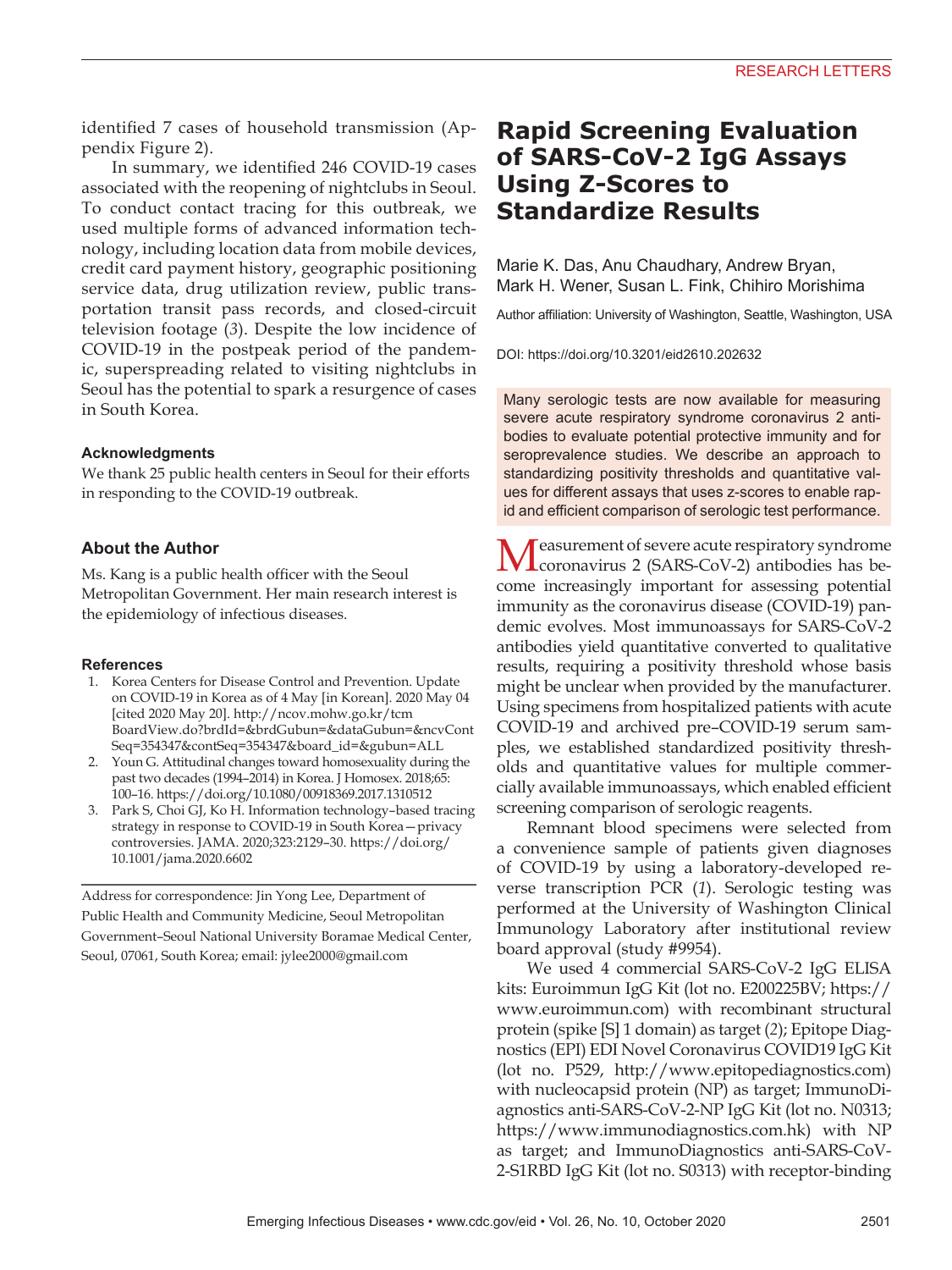# RESEARCH LETTERS

| כ וט                                                                                                                                                  |         |          |           |              |
|-------------------------------------------------------------------------------------------------------------------------------------------------------|---------|----------|-----------|--------------|
| Days from symptom onset                                                                                                                               | EU IgG  | EPI IgG  | ID NP IqG | ID S1RBD IqG |
| $0 - 6$                                                                                                                                               | 0/4(0)  | 0/4(0)   | 2/4(50)   | 2/4(50)      |
| $7 - 13$                                                                                                                                              | 1/11(9) | 7/11(64) | 7/11(64)  | 1/11(9)      |
| $14 - 20$                                                                                                                                             | 7/8(88) | 8/8(100) | 8/8(100)  | 0/8(0)       |
| *Values are no. positive/no. tested (%). EU, Euroimmun (https://www.euroimmun.com); EPI, Epitope Diagnostics (http://www.epitopediagnostics.com); ID, |         |          |           |              |
| ImmunoDiagnostics (https://www.immunodiagnostics.com.hk); NP, nucleocapsid protein; RBD, receptor-binding domain; S1, spike protein.                  |         |          |           |              |

**Table.** Results from 4 immunoassays for severe acute respiratory syndrome coronavirus 2 IgG using a standardized z-score threshold  $\epsilon$   $\Omega^*$ 

domain (RBD) of the S1 protein as target. All testing was performed according to manufacturer's protocols.

To standardize results, optical density (OD) scores for each sample were converted to z-scores by using the equation  $z$ -score = (test  $OD$  – mean negative control OD)/mean negative control SD. For Euroimmun, the OD ratio was calculated by using a kit calibrator. Negative control serum samples had been collected during April 2015–November 2019 from 25 healthy community blood donors. A conservative z-score  $\geq 3$ (number of SDs above the negative control mean) was considered positive to minimize false-positive results.

A total of 23 samples were tested from a cohort of 11 patients with reverse transcription PCR–confirmed



COVID-19. The standardized results illustrate the differing sensitivities of the 4 assays (Table). As expected, positive results were strongly associated with time after symptom onset, consistent with results of previous studies (*2*–*5*). In contrast to the other assays, the ImmunoDiagnostics S1RBD Kit did not show typical seroconversion, although an assay that used RBD from a local academic laboratory demonstrated seroconversion (data not shown).

We provide serial results for 3 patients over the first 3 weeks after symptom onset (Figure). Using the z-score threshold ≥3, we found that patient 1, who recovered, had positive IgG responses by 3 assays. Patient 10 had IgG responses detected by 2 assays,

> **Figure.** Results from 4 severe acute respiratory syndrome coronavirus 2 IgG assays, by days from first symptoms, for 3 patients with serial results demonstrating seroconversion. Immunoassay results are shown as z-scores (A), calculated from OD or OD ratio (EU) results (B) as described, and respective negative control population means and SDs for each assay (n = 25). Control samples were collected from healthy persons during 2015–2019 and tested with all 4 assays. For all patients, results from different assays are indicated as EU IgG (solid circles); EPI IgG (solid squares); ID NP IgG (open triangles); and ID S1RBD IgG (solid triangles). Red indicates results for patient 1, blue indicates results for patient 10, and green indicates results for patient 11. Dashed line in panel A indicates the z-score positivity threshold of 3. EPI, Epitope Diagnostics (http://www.epitopediagnostics. com); EU, Euroimmun (https:// www.euroimmun.com); ID, ImmunoDiagnostics (https://www. immunodiagnostics.com.hk); NP, nucleocapsid protein; OD, optical density; RBD, receptor-binding domain; S, spike protein.

2502 Emerging Infectious Diseases • www.cdc.gov/eid • Vol. 26, No. 10, October 2020